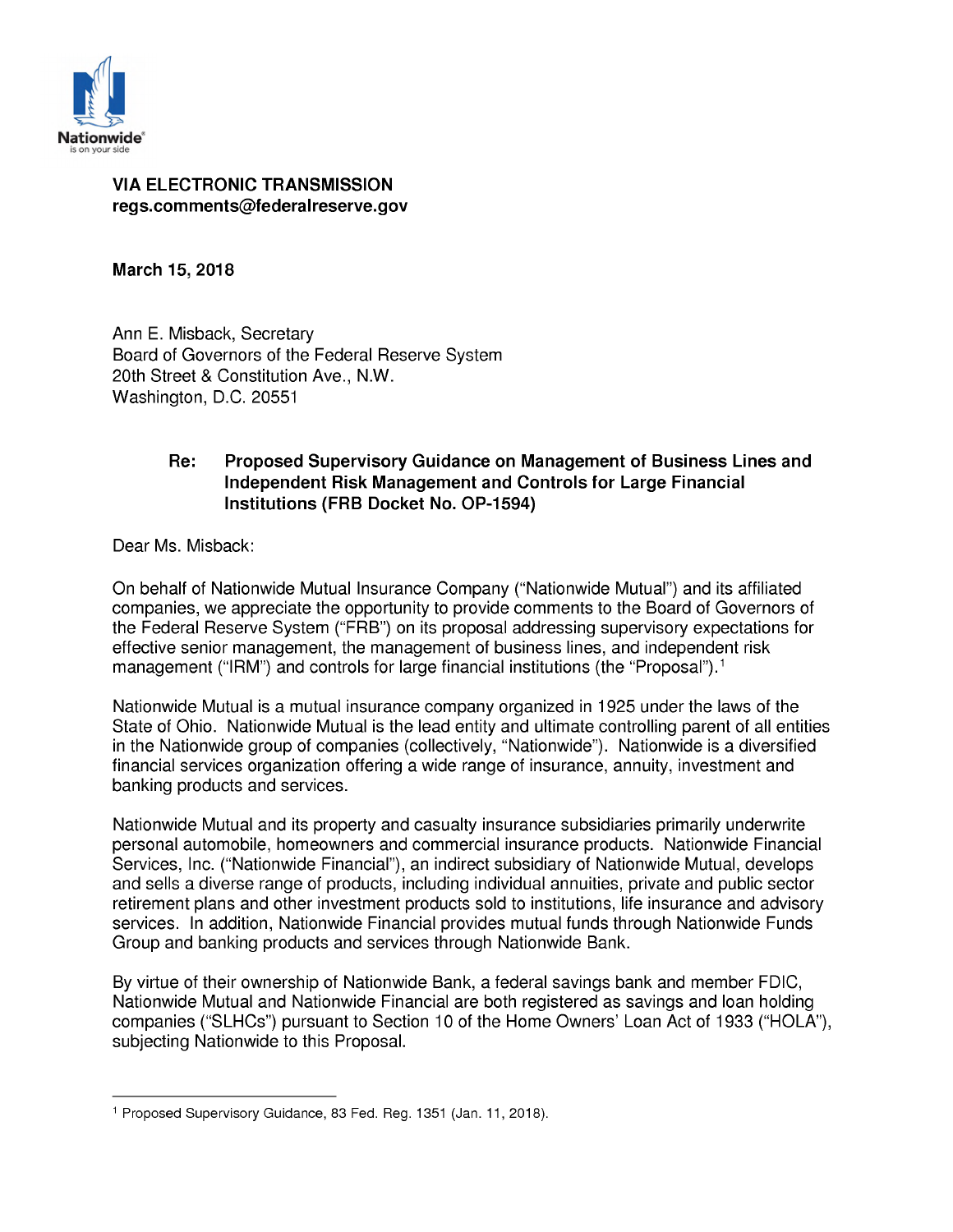#### *Nationwide Support for a Principles-Based Approach to Evaluating Senior Management, Business Line Management and IRM*

*Nationwide supports the FRB's efforts to consolidate and clarify existing supervisory expectations regarding senior management, business line management, IRM and internal control , and to di tingui h the e expectation from tho e placed on board of director . We further support the FRB's decision to utilize a principles-based approach in developing this Proposal, recognizing that there are multiple structures and methods for firms to demonstrate effective management.*

*Broadly, we agree with the proposed core principles and consider them to be sound operating practice . To the extent the e principle "enable the Federal Re erve to provide firm with more specific and consistent supervisory feedback,"<sup>2</sup> we welcome the updated approach.* 

*While* we support the direction of this Proposal, we have concerns that the detailed descriptions *following* the principles could be misconstrued by examiners as prescriptive requirements that *mu t be ati fied in order to conclude that the principle ha been met. Therefore, we urge the FRB* to *clarify* that such *language* should be viewed as illustrative in nature rather than *expectation that demand trict adherence.*

*In* addition, as indicated in our prior comments on the FRB's Board Effectiveness Proposal, we *have concern with the creation in thi Propo al of a one- ize-fit all approach to effective ri k management by pre cribing reporting line for the Chief Ri k Officer ("CRO") and Chief Compliance Officer ("CCO"); pre cribing the creation of a ri k committee of the board of director ; and including reference to regulation that, by tatute, apply only to bank holding companies* with *over* \$50 *billion* in assets and *nonbank financial companies* supervised by the *Board under Title <sup>I</sup> of the Dodd-Fra k Wall Street Reform a d Co sumer Protectio Act of 2010 (the "Dodd-Frank Act"). To thi end, we believe the FRB hould e tabli h the principle that upervi ed firm mu t be able to demon trate adherence to ound ri k management principle and practice and demon trate that their elected approach re ult in effective board and management oversight of risk.* 

*Nationwide's more detailed comments are provided below:* 

# *1. The F B should clarify and reinforce the principles-based nature of this Proposal*

*Although the Propo al articulate a principle -ba ed approach to evaluating enior management, bu ine line management, IRM and internal control , we are concerned that, in practice,* FRB examiners will apply this guidance in a "check-the-box" manner. In our view, the *example offered to provide pecificity in upport of the core principle —and in ome ca e the principles themselves<sup>3</sup>—are overly prescriptive. This threatens to create a one-size-fits-all approach to a e ing management effectivene that fail to allow for alternative approache that may be ju t a effective.*

*<sup>2</sup> Id. at 1353.*

<sup>&</sup>lt;sup>3</sup> Id. at 1358 (e.g., under "B. Risk Identification and Risk Management," a principle worded such that business line *management should ensure* risks are identified, measured, and managed over a broad range of conditions would *capture the ame intention while providing greater freedom of methodology).*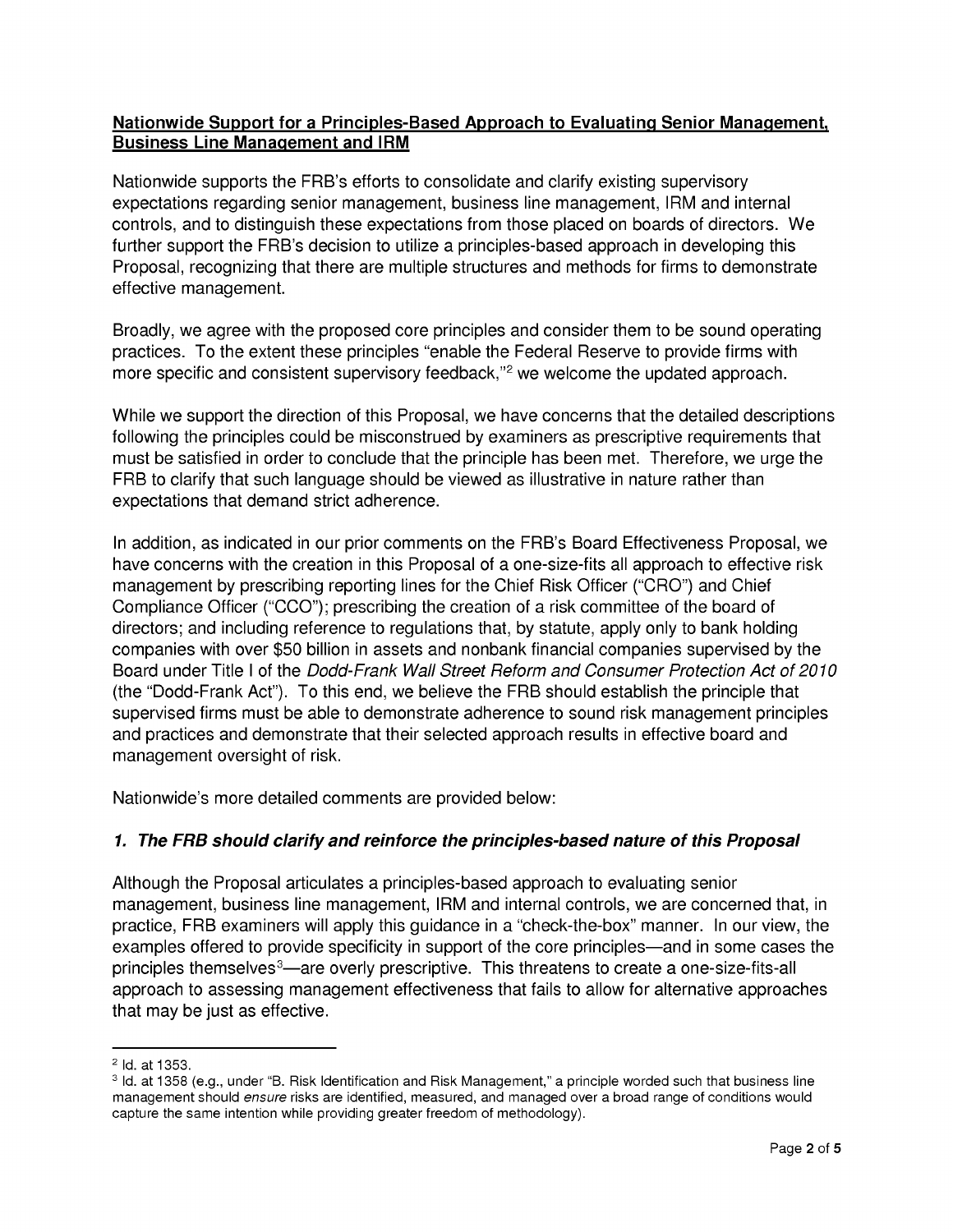*Rather than specifying a singular approach to management effectiveness, there should be flexibility* for firms to develop appropriate models, methods and processes that can demonstrate *achievement of the e principle . To be con i tent with the FRB' principle -ba ed approach, we recommend that the FRB clarify that the " hould tatement " that follow each principle are illu trative in nature rather than expectation that demand trict adherence; that meeting the principle , them elve , hould be the focu for firm which can be demon trated without providing* a "*checklist"* of *expectations* for *examiners* to *follow*.

### *2. The F B should avoid prescribing governance structures and reporting relationships for the C O, CCO and the I M function*

*We urge the FRB to re i t mandating a ingular approach to effective governance and ri k management.* In a number of instances, the Proposal appears to prescribe required elements *of an effective ri k management program, including committee tructure and reporting relationships.* We believe the FRB should focus on the outcomes of effective risk management *and recognize that there are multiple viable tructure for achieving effective ri k over ight.*

## *Risk Committee of the Board*

*The* Proposal indicates that "[t]o promote the stature and independence of IRM, the [CRO] must *report directly to the board's risk committee* as well as to the CEO."<sup>4</sup> We agree that, in order to *be effective, IRM mu t have ufficient tature and independence within a firm. However, tature and* independence does not necessitate a single risk committee oversight structure; nor does it *require direct reporting to the CEO. While a ingle ri k committee of the board and direct reporting to the CEO may be an effective ri k governance approach for certain firm , experience ha hown that effective board over ight of ri k can be accompli hed in way other than through* a separate risk committee with prescribed CRO reporting lines. For example, *Nationwide* successfully utilizes a distributed risk governance model, where multiple committees *(e.g., Audit, Finance, Governance) are a igned clearly delineated, but complementary, ri k over ight re pon ibilitie that are de igned to work in concert.*

*We believe that the FRB' goal of effective ri k management i laudable, but we urge the FRB to not create a one-size-fits-all approach to effective risk oversight by requiring* SLHCs *to have a risk* committee of the board under its general safety and soundness authority. We note that *Congre in Section 165 of the Dodd-Frank Act and the FRB' Regulation YY did not extend the risk committee requirements to SLHCs. Thus, we have concerns with any attempt at bypassing the* will of Congress and relying on the FRB's general safety and soundness authority to impose *a ri k committee requirement.*

*In tead of pre cribing a narrow approach to effective board-level ri k over ight, we believe the FRB* should establish the principle that supervised firms must be able to demonstrate *adherence* to sound risk management principles and practices and demonstrate that their  *elected approach re ult in effective board and management over ight of ri k.*

*<sup>4</sup> Id. at 1360.*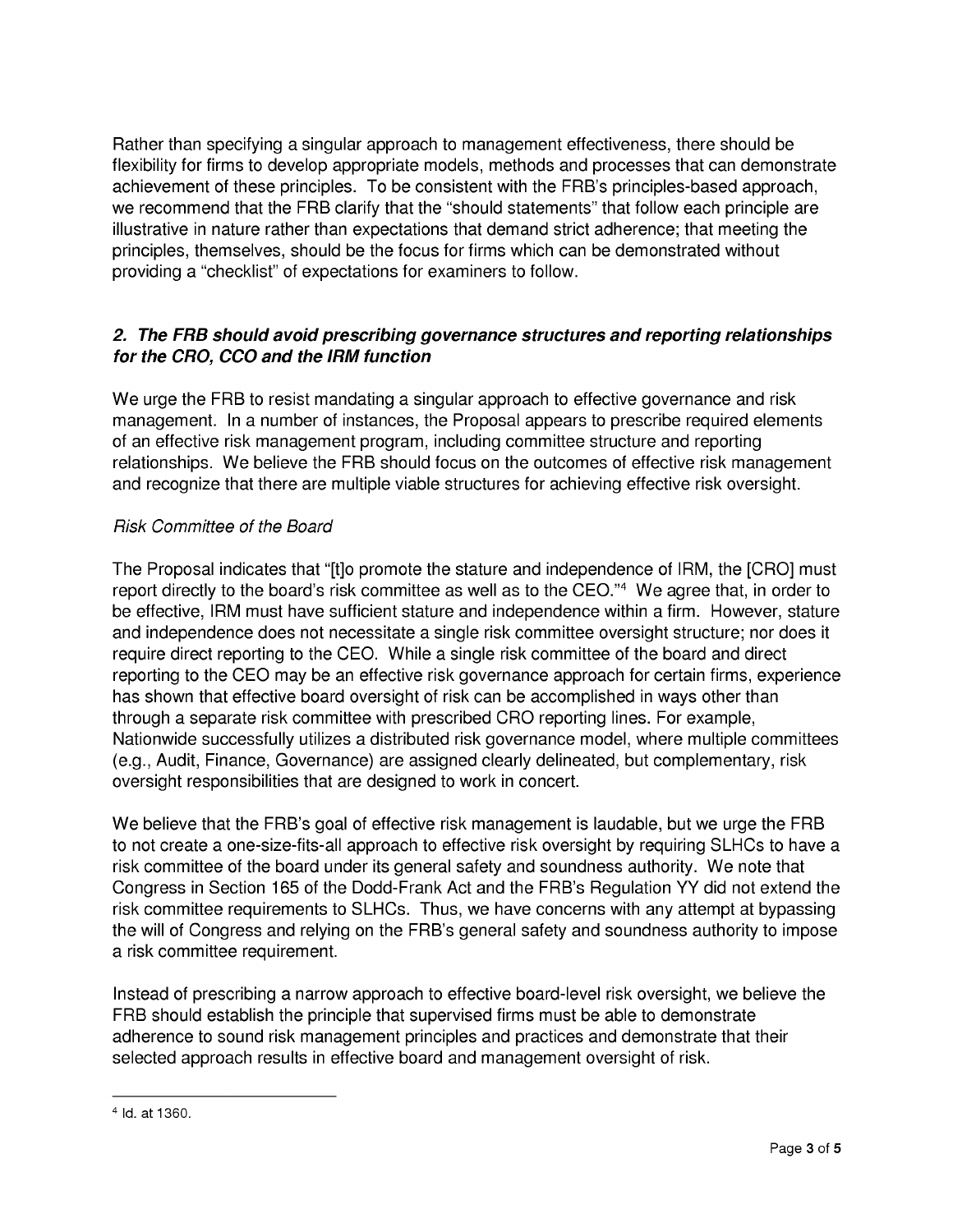## *Reporting Structure of the CRO and IRM*

*While* we agree that the CRO should have appropriate stature and independence from the *bu ine line and an open and tran parent relation hip with the board of director and it committee , we urge the FRB to avoid creating any expectation that the CRO have a direct reporting relation hip to the board or any pecific committee of the board.*

*Nationwide, like many other firm , follow a three line of defen e approach to ri k governance (i.e., fir t-line bu ine unit , econd-line objective ri k function (which include IRM and compliance), and third-line independent internal audit function). Under thi approach, only the third line of defen e (i.e., the Chief Audit Executive a head of the internal audit function) ha a direct reporting relation hip to the Audit Committee of the Board. The econd line of defen e program (i.e., the CRO and CCO a the re pective head of IRM and Compliance) maintain open and tran parent dialogue with the board and it committee , but do not have a direct reporting relation hip to the board. We believe thi approach achieve objectivity and independence, while allowing the risk management and compliance functions to be viewed as strategic risk partners to the first-line business units.* 

#### *Relationship between IRM* and *Compliance*

*Similar to our comment above, we urge the FRB to re i t creating an expectation that a firm' compliance function report up through the CRO and ultimately to a ingle ri k committee. The Proposal appears to imply that a firm's compliance function, which would necessarily include its CCO, i to have a reporting line to the CRO.5 While we agree that the compliance function need to be objective and have appropriate tature and independence from the fir t-line bu ine unit , multiple approache exi t to achieve the e goal . We believe thi can be achieved by alternative reporting relation hip for the CCO and the compliance function (e.g., reporting to the Chief Legal Officer). In other word , the CRO can be accountable and empowered to en ure the firm ha e tabli hed and maintain effective ri k management without having to "own" all a ociated re ource .*

*A a re ult, we upport the principle that the compliance function hould be clo ely connected with the IRM function to en ure that compliance ri k i identified, mea ured, monitored, and reported in a comprehen ive manner, con i tent with the firm' IRM framework. However, we urge the FRB to avoid pre cribing a one- ize-fit -all expectation that the compliance function report up through the CRO and ultimately to a ingle ri k committee of the board. The FRB hould e tabli h the principle that firm mu t have clear and effective over ight over ri k, including compliance risk, without prescribing* which *committee* of the board has the *responsibility* to oversee that risk or specific reporting lines for functions within IRM and *compliance.*

<sup>&</sup>lt;sup>5</sup> Id. at 1360 (In footnote 49, the Proposal indicates IRM is to be comprised of multiple risk management functions. *including compliance.* Then, *under* the *principle* that "IRM should establish enterprise-wide risk limits consistent with *the firm's risk tolerance* and *monitor* adherence to such *limits*," the proposal states that IRM is "[u]nder the direction of *the CRO.")*